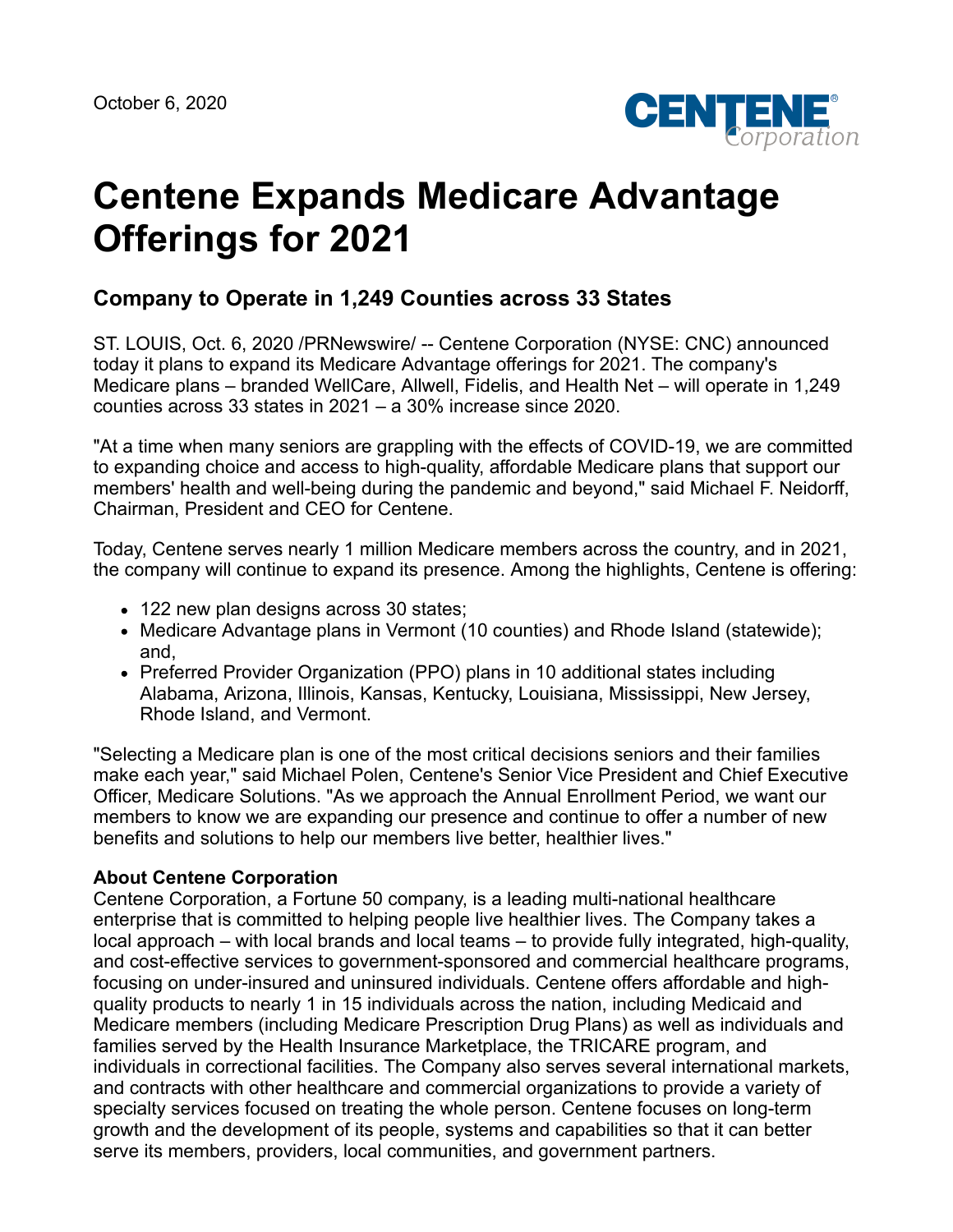Centene uses its investor relations website to publish important information about the company, including information that may be deemed material to investors. Financial and other information about Centene is routinely posted and is accessible on Centene's investor relations website, [https://investors.centene.com](https://investors.centene.com/).

## **Cautionary Statements on Forward-Looking Statements of Centene Corporation**

All statements, other than statements of current or historical fact, contained in this communication are forward-looking statements. Without limiting the foregoing, forwardlooking statements often use words such as "believe," "anticipate," "plan," "expect," "estimate," "intend," "seek," "target," "goal," "may," "will," "would," "could," "should," "can," "continue" and other similar words or expressions (and the negative thereof). Centene (the "Company", "our", or "we") intends such forward-looking statements to be covered by the safe-harbor provisions for forward-looking statements contained in the Private Securities Litigation Reform Act of 1995, and we are including this statement for purposes of complying with these safe-harbor provisions. In particular, these statements include, without limitation, statements about Centene's intended use of proceeds from this offering, including in connection with the 2022 Notes Redemption and the 2025 Notes Redemptions, future operating or financial performance, market opportunity, growth strategy, competition, expected activities in completed and future acquisitions, including statements about the impact of Centene's recently completed acquisition (the "WellCare Acquisition") of WellCare Health Plans, Inc. ("WellCare"), other recent and future acquisitions, investments and the adequacy of Centene's available cash resources. These forward-looking statements reflect Centene's current views with respect to future events and are based on numerous assumptions and assessments made by Centene in light of Centene's experience and perception of historical trends, current conditions, business strategies, operating environments, future developments and other factors Centene believes appropriate. By their nature, forward-looking statements involve known and unknown risks and uncertainties and are subject to change because they relate to events and depend on circumstances that will occur in the future, including economic, regulatory, competitive and other factors that may cause Centene's or its industry's actual results, levels of activity, performance or achievements to be materially different from any future results, levels of activity, performance or achievements expressed or implied by these forward-looking statements. These statements are not guarantees of future performance and are subject to risks, uncertainties and assumptions. All forward-looking statements included in this communication are based on information available to Centene on the date of this communication. Except as may be otherwise required by law, Centene undertakes no obligation to update or revise the forwardlooking statements included in this communication, whether as a result of new information, future events or otherwise, after the date of this communication. You should not place undue reliance on any forward-looking statements, as actual results may differ materially from projections, estimates, or other forward-looking statements due to a variety of important factors, variables and events including but not limited to: the impact of COVID-19 on global markets, economic conditions, the healthcare industry and Centene's results of operations, which is unknown, and the response by governments and other third parties; uncertainty as to Centene's expected financial performance during the period of integration of the WellCare Acquisition; the possibility that the expected synergies and value creation from the WellCare Acquisition will not be realized, or will not be realized within the expected time period; the risk that unexpected costs will be incurred in connection with the integration of the WellCare Acquisition or that the integration of WellCare will be more difficult or time consuming than expected; unexpected costs, charges or expenses resulting from the WellCare Acquisition; the inability to retain key personnel; disruption from the integration of the WellCare Acquisition, including potential adverse reactions or changes to business relationships with customers, employees, suppliers or regulators, making it more difficult to maintain business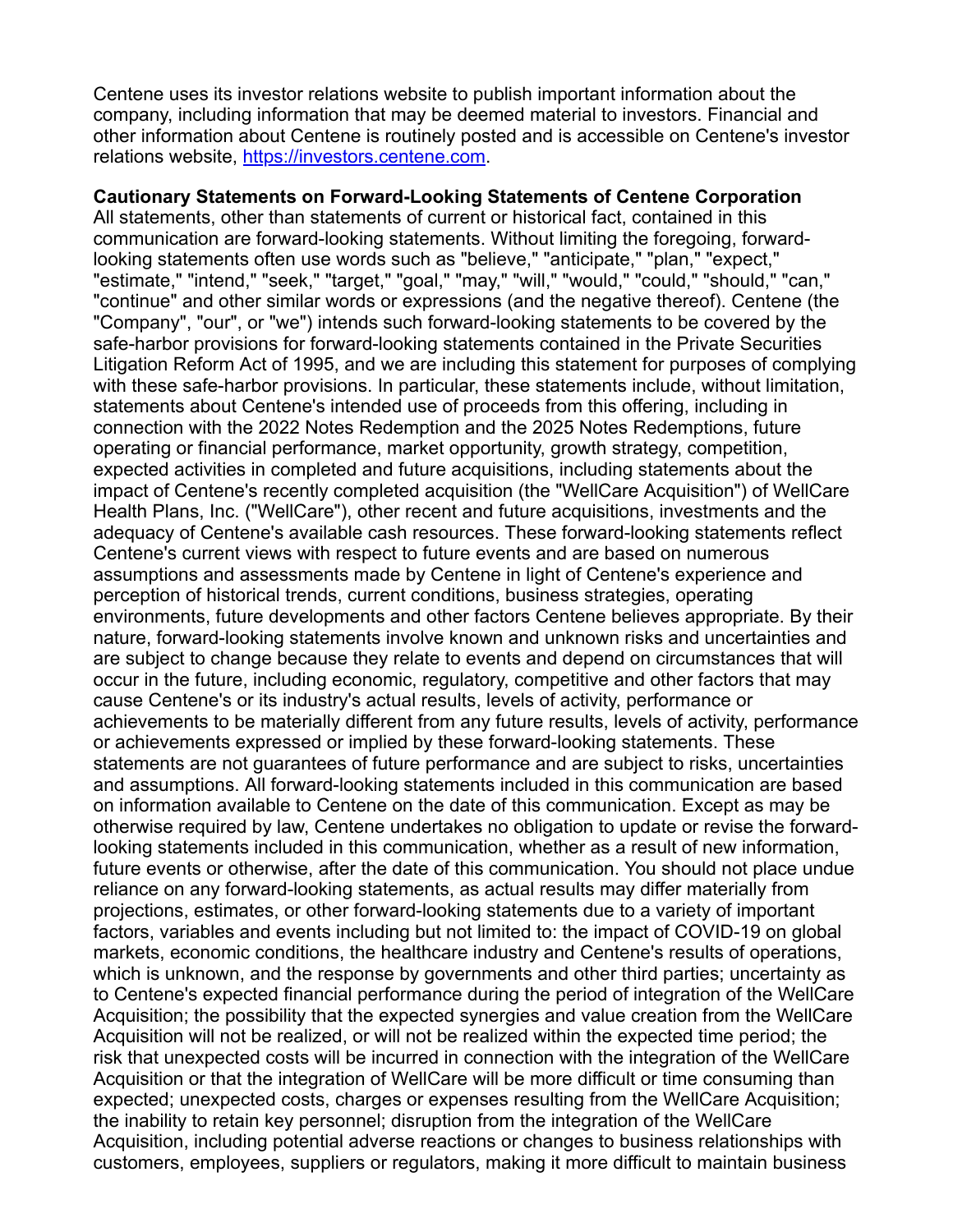and operational relationships; the risk that Centene may not be able to effectively manage its expanded operations; Centene's ability to accurately predict and effectively manage health benefits and other operating expenses and reserves, including fluctuations in medical utilization rates due to the impact of COVID-19; competition; membership and revenue declines or unexpected trends; changes in healthcare practices, new technologies, and advances in medicine; increased healthcare costs; changes in economic, political or market conditions; changes in federal or state laws or regulations, including changes with respect to income tax reform or government healthcare programs as well as changes with respect to the Patient Protection and Affordable Care Act ("ACA") and the Health Care and Education Affordability Reconciliation Act, collectively referred to as the ACA and any regulations enacted thereunder that may result from changing political conditions or judicial actions, including the ultimate outcome in "Texas v. United States of America" regarding the constitutionality of the ACA; rate cuts or other payment reductions or delays by governmental payors and other risks and uncertainties affecting Centene's government businesses; Centene's ability to adequately price products on the Health Insurance Marketplaces and other commercial and Medicare products; tax matters; disasters or major epidemics; the outcome of legal and regulatory proceedings; changes in expected contract start dates; provider, state, federal, foreign and other contract changes and timing of regulatory approval of contracts; the expiration, suspension, or termination of Centene's contracts with federal or state governments (including but not limited to Medicaid, Medicare, TRICARE or other customers); the difficulty of predicting the timing or outcome of pending or future litigation or government investigations; challenges to Centene's contract awards; cyber-attacks or other privacy or data security incidents; the possibility that the expected synergies and value creation from acquired businesses, including businesses Centene may acquire in the future, will not be realized, or will not be realized within the expected time period; the exertion of management's time and Centene's resources, and other expenses incurred and business changes required in connection with complying with the undertakings in connection with any regulatory, governmental or third party consents or approvals for acquisitions; disruption caused by significant completed and pending acquisitions, including, among others, the WellCare Acquisition, making it more difficult to maintain business and operational relationships; the risk that unexpected costs will be incurred in connection with the completion and/or integration of acquisition transactions; changes in expected closing dates, estimated purchase price and accretion for acquisitions; the risk that acquired businesses will not be integrated successfully; restrictions and limitations in connection with Centene's indebtedness; Centene's ability to maintain or achieve improvement in the Centers for Medicare and Medicaid Services ("CMS") Star ratings and maintain or achieve improvement in other quality scores in each case that can impact revenue and future growth; availability of debt and equity financing, on terms that are favorable to us; inflation; foreign currency fluctuations and risks and uncertainties discussed in the reports that Centene has filed with the Securities and Exchange Commission. This list of important factors is not intended to be exhaustive. Centene discusses certain of these matters more fully, as well as certain other factors that may affect Centene's business operations, financial condition and results of operations, in Centene's filings with the Securities and Exchange Commission ("SEC"), including Centene's annual report on Form 10-K, quarterly reports on Form 10-Q and current reports on Form 8-K. Due to these important factors and risks, Centene cannot give assurances with respect to Centene's future performance, including without limitation Centene's ability to maintain adequate premium levels or Centene's ability to control its future medical and selling, general and administrative costs.